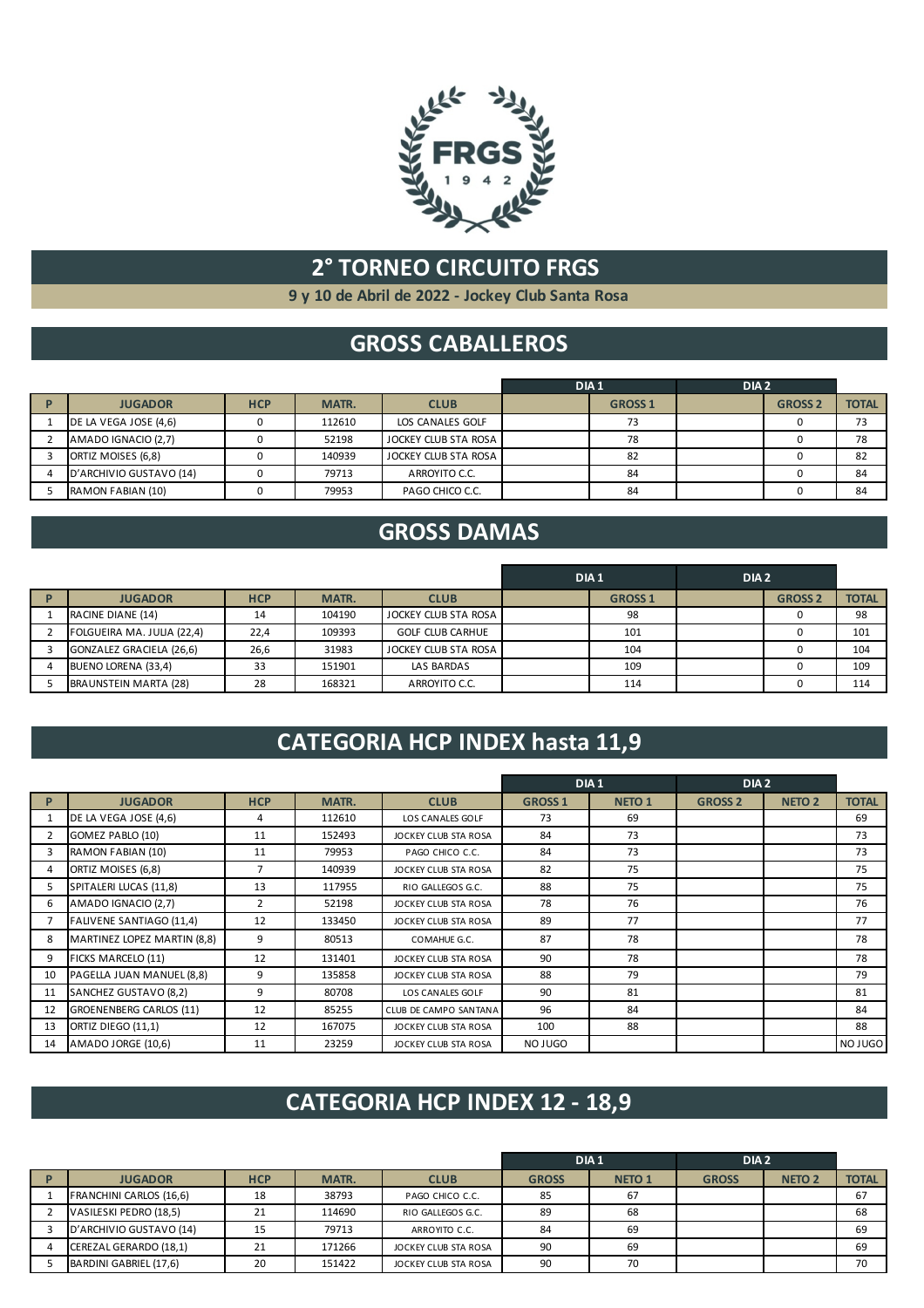| 6              | MARTINEZ ALBERTO (17,8)          | 20 | 138570 | TAMARISCOS G.C.         | 91         | 71 |  | 71         |
|----------------|----------------------------------|----|--------|-------------------------|------------|----|--|------------|
| $\overline{7}$ | GOROSITO GERARDO (14,1)          | 15 | 95948  | PAGO CHICO C.C.         | 86         | 71 |  | 71         |
| 8              | OLIVA JUAN (18,8)                | 21 | 169307 | JOCKEY CLUB STA ROSA    | 93         | 72 |  | 72         |
| 9              | DI MAGGIO ANTONIO (17,4)         | 19 | 95021  | ARROYITO C.C.           | 91         | 72 |  | 72         |
| 10             | <b>ITURRA JUAN (13,8)</b>        | 15 | 60016  | PAGO CHICO C.C.         | 87         | 72 |  | 72         |
| 11             | NEGRIN HUGO (17,9)               | 20 | 138443 | LA COMARCA G.C.         | 92         | 72 |  | 72         |
| $\overline{7}$ | ARCHUBI GUILLERMO (12,1)         | 13 | 83246  | JOCKEY CLUB STA ROSA    | 85         | 72 |  | 72         |
| 12             | KEES DANIEL (15,3)               | 17 | 153050 | JOCKEY CLUB STA ROSA    | 90         | 73 |  | 73         |
| 13             | MARTINEZ J. ANTONIO (16,4)       | 18 | 61853  | SANTA LUCIA G.C.        | 91         | 73 |  | 73         |
| 14             | PALAZZO GERMAN (17,4)            | 19 | 117446 | RIO CUARTO G.C.         | 92         | 73 |  | 73         |
| 15             | ORTIZ EDUARDO (18,1)             | 20 | 63868  | JOCKEY CLUB STA ROSA    | 93         | 73 |  | 73         |
| 10             | MONTIGNI JULIO (17)              | 19 | 123891 | JOCKEY CLUB STA ROSA    | 93         | 74 |  | 74         |
| 16             | FIANDRINO ESTEBAN (13)           | 14 | 120172 | JOCKEY CLUB STA ROSA    | 88         | 74 |  | 74         |
| 17             | ALVAREZ RUBEN (16)               | 18 | 40573  | COMAHUE G.C.            | 92         | 74 |  | 74         |
| 18             | SPITALERI OSCAR (17,2)           | 19 | 117953 | RIO GALLEGOS G.C.       | 93         | 74 |  | 74         |
| 19             | NEVARES ROBERTO (17,4)           | 19 | 106936 | JOCKEY CLUB STA ROSA    | 93         | 74 |  | 74         |
| 20             | VILLAR CARLOS (12,1)             | 13 | 167078 | JOCKEY CLUB STA ROSA    | 88         | 75 |  | 75         |
| 21             | GIMENEZ HORACIO (13,9)           | 15 | 135857 | JOCKEY CLUB STA ROSA    | 90         | 75 |  | 75         |
| 22             | DE LA TORRE MARCELO (18,3)       | 20 | 135859 | JOCKEY CLUB STA ROSA    | 95         | 75 |  | 75         |
| 23             | CASCO FEDERICO (18,5)            | 21 | 139687 | TAMARISCOS G.C.         | 96         | 75 |  | 75         |
| 24             | OLIVERA LUIS (17,2)              | 19 | 141848 | JOCKEY CLUB STA ROSA    | 95         | 76 |  | 76         |
| 25             | <b>BONSIGNORE ALBERTO (17,5)</b> | 19 | 109394 | <b>GOLF CLUB CARHUE</b> | 95         | 76 |  | 76         |
| 26             | FURLOTTI ANDRES (17,7)           | 20 | 108086 | LOS CANALES GOLF        | 96         | 76 |  | 76         |
| 13             | PENTREATH BENJAMIN (16,6)        | 18 | 78675  | JOCKEY CLUB STA ROSA    | 95         | 77 |  | 77         |
| 27             | SINGH SERGIO (12,5)              | 14 | 127560 | JOCKEY CLUB STA ROSA    | 91         | 77 |  | 77         |
| 28             | OLGUIN PABLO (16,5)              | 18 | 141300 | LOS CANALES GOLF        | 95         | 77 |  | 77         |
| 29             | HERRERA EZEQUIEL (17,9)          | 20 | 167080 | JOCKEY CLUB STA ROSA    | 97         | 77 |  | 77         |
| 30             | PITCOVSKY JONAS (13,5)           | 15 | 168425 | TAMARISCOS G.C.         | 93         | 78 |  | 78         |
| 31             | DICILVESTRI ROBERTO (13,2)       | 14 | 65670  | JOCKEY CLUB STA ROSA    | 93         | 79 |  | 79         |
| 32             | PICAVIA ARIEL (15)               | 16 | 138573 | LA COMARCA G.C.         | 95         | 79 |  | 79         |
| 33             | GARABITO JOSE (16,5)             | 18 | 81754  | PEHUAJO G.C.            | 97         | 79 |  | 79         |
| 34             | GONZALEZ ALEJANDRO (17,8)        | 20 | 108849 | ARROYITO C.C.           | 99         | 79 |  | 79         |
| 35             | JALLE JORGE (13,4)               | 15 | 64165  | PAGO CHICO C.C.         | 95         | 80 |  | 80         |
| 36             | DHUALDE JUAN (16,8)              | 19 | 99694  | PAGO CHICO C.C.         | 99         | 80 |  | 80         |
| 37             | CASTAÑO PABLO (16,8)             | 19 | 126039 | ARROYITO C.C.           | 99         | 80 |  | 80         |
| 38             | GONZALEZ JUAN CARLOS (17,5)      | 19 | 110807 | ARROYITO C.C.           | 99         | 80 |  | 80         |
| 39             | VALACCO JUAN (12,3)              | 13 | 115869 | PAGO CHICO C.C.         | 94         | 81 |  | 81         |
| 40             | ORTIZ TOMAS (13,1)               | 14 | 70969  | JOCKEY CLUB STA ROSA    | 95         | 81 |  | 81         |
| 41             | FASCE JUAN PABLO (18,7)          | 21 | 133071 | JOCKEY CLUB STA ROSA    | 102        | 81 |  | 81         |
| 42             | CASCO DAVID (12)                 | 13 | 80570  | JOCKEY CLUB STA ROSA    | 95         | 82 |  | 82         |
| 43             | VOGEL DANIEL (13,3)              | 15 | 68529  | PAGO CHICO C.C.         | 97         | 82 |  | 82         |
| 44             | STADLER JOSE (17,7)              | 20 | 102043 | CHAPELCO GOLF           | 103        | 83 |  | 83         |
| 45             | KRAUS ROBERTO (18,8)             | 21 | 154781 | LOS CANALES GOLF        | 106        | 85 |  | 85         |
| 46             | CONOVALOFF ADRIAN (15,1)         | 17 | 139240 | JOCKEY CLUB STA ROSA    | 103        | 86 |  | 86         |
| 47             | GARCIA LUIS DIONISIO (17,8)      | 20 | 88207  | COMAHUE G.C.            | 106        | 86 |  | 86         |
| 48             | SILLEROS GERMAN (14,7)           | 16 | 48500  | TRES ARROYOS G.C        | <b>NPT</b> |    |  | <b>NPT</b> |

# **CATEGORIA HCP INDEX 19 - 26,9**

|    |                             |            |        |                      |              | DIA <sub>1</sub> | DIA <sub>2</sub> |               |              |
|----|-----------------------------|------------|--------|----------------------|--------------|------------------|------------------|---------------|--------------|
| P  | <b>JUGADOR</b>              | <b>HCP</b> | MATR.  | <b>CLUB</b>          | <b>GROSS</b> | <b>NETO 1</b>    | <b>GROSS</b>     | <b>NETO 2</b> | <b>TOTAL</b> |
|    | HERNANDEZ ANGEL E. (26)     | 29         | 167802 | TAMARISCOS G.C.      | 98           | 69               |                  |               | 69           |
| 2  | CERVELLINI GERMAN(19,7)     | 22         | 140940 | JOCKEY CLUB STA ROSA | 92           | 70               |                  |               | 70           |
| 3  | <b>BONA JUAN (20,6)</b>     | 23         | 142715 | JOCKEY CLUB STA ROSA | 94           | 71               |                  |               | 71           |
| 4  | GONZALEZ DANIEL (24,4)      | 27         | 139684 | TAMARISCOS G.C.      | 99           | 72               |                  |               | 72           |
| 5  | <b>BARAYBAR MIGUEL (22)</b> | 25         | 123897 | JOCKEY CLUB STA ROSA | 97           | 72               |                  |               | 72           |
| 6  | GALLIA MAXIMO (22,3)        | 25         | 138572 | <b>LAS BARDAS</b>    | 98           | 73               |                  |               | 73           |
|    | ALONSO ADRIAN (22,1)        | 25         | 142781 | LOS CANALES GOLF     | 98           | 73               |                  |               | 73           |
| 8  | ARAUJO JULIO (20,1)         | 22         | 134180 | <b>LAS BARDAS</b>    | 96           | 74               |                  |               | 74           |
| 9  | BULACIOS RAUL (22,3)        | 25         | 132955 | <b>LAS BARDAS</b>    | 99           | 74               |                  |               | 74           |
| 10 | WIGGENHAUSER WALTER (23,9)  | 27         | 167074 | JOCKEY CLUB STA ROSA | 101          | 74               |                  |               | 74           |
| 11 | WILIAMS ROBERTO (20,3)      | 23         | 132830 | <b>LAS BARDAS</b>    | 98           | 75               |                  |               | 75           |
| 12 | REGALADO ALEJANDRO (20,4)   | 23         | 123894 | JOCKEY CLUB STA ROSA | 98           | 75               |                  |               | 75           |
| 13 | MALVAREZ SANDRO (26)        | 29         | 139691 | LAS BARDAS           | 104          | 75               |                  |               | 75           |
| 14 | MUÑOZ GONZALO (20,9)        | 23         | 127155 | ARROYITO C.C.        | 99           | 76               |                  |               | 76           |
| 15 | OVEJERO HECTOR (19,1)       | 21         | 141207 | <b>LAS BARDAS</b>    | 98           | 77               |                  |               | 77           |
| 16 | ZARZUR CARLOS (22,5)        | 25         | 96938  | ARROYITO C.C.        | 102          | 77               |                  |               | 77           |
| 17 | CALANDRI SEBASTIAN (21,5)   | 24         | 131403 | JOCKEY CLUB STA ROSA | 102          | 78               |                  |               | 78           |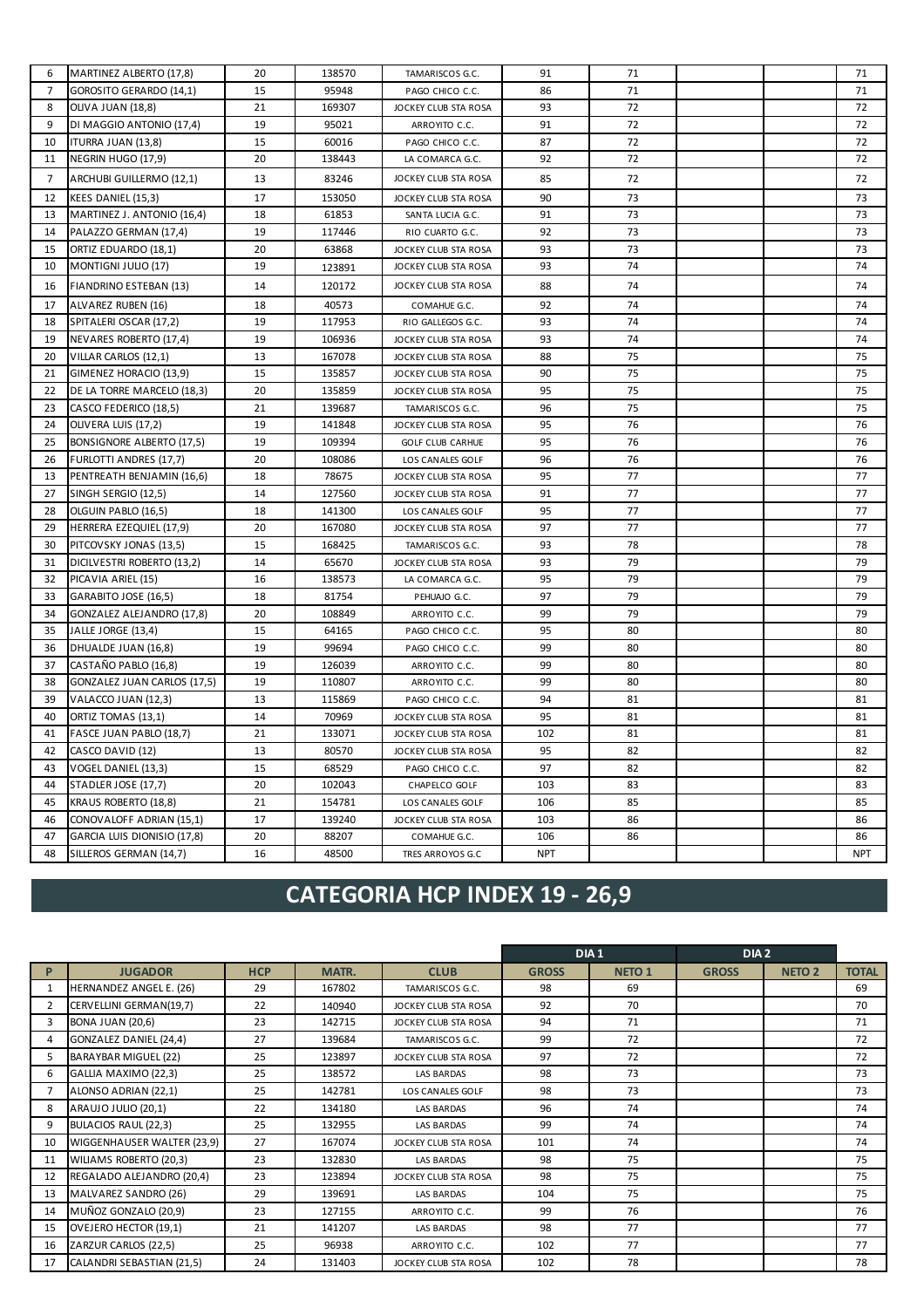| 18 | SAITTA OMAR (23,1)          | 26 | 156629 | JOCKEY CLUB STA ROSA       | 105        | 79 |  | 79             |
|----|-----------------------------|----|--------|----------------------------|------------|----|--|----------------|
| 19 | DUARTE OSCAR HUGO (23,2)    | 26 | 141185 | TAMARISCOS G.C.            | 108        | 82 |  | 82             |
| 20 | CUEVAS MARCOS (22,8)        | 26 | 141849 | JOCKEY CLUB STA ROSA       | 109        | 85 |  | 85             |
| 21 | COUSET CARLOS (22,1)        | 25 | 141183 | TAMARISCOS G.C.            | 111        | 86 |  | 86             |
| 22 | GUIJARRO ARZUAGA MARIANO (1 | 25 | 150225 | <b>GOLF CLUB CARHUE</b>    | 111        | 86 |  | 86             |
| 23 | GUARDO LUIS (25,2)          | 28 | 45206  | JOCKEY CLUB STA ROSA       | 114        | 86 |  | 86             |
| 24 | STADLER JUAN (23)           | 26 | 175840 | <b>GOLF CLUB ARGENTINO</b> | 113        | 87 |  | 87             |
| 25 | DE GIOVANNI DANIEL (19,4)   | 22 | 115020 | JOCKEY CLUB STA ROSA       | <b>NPT</b> |    |  | N <sub>P</sub> |

## **CATEGORIA HCP INDEX 27 - 54**

|    |                             |            |        |                         |              | DIA <sub>1</sub> | DIA <sub>2</sub> |               |              |
|----|-----------------------------|------------|--------|-------------------------|--------------|------------------|------------------|---------------|--------------|
| P  | <b>JUGADOR</b>              | <b>HCP</b> | MATR.  | <b>CLUB</b>             | <b>GROSS</b> | <b>NETO 1</b>    | <b>GROSS</b>     | <b>NETO 2</b> | <b>TOTAL</b> |
|    | SANCHEZ CALOT SERGIO (29,4) | 33         | 142507 | TAMARISCOS G.C.         | 95           | 62               |                  |               | 62           |
|    | MUÑOZ MIGUEL (28,3)         | 32         | 139686 | TAMARISCOS G.C.         | 98           | 66               |                  |               | 66           |
| 3  | TEJADA HECTOR (47,3))       | 54         | 105825 | RIO GALLEGOS G.C.       | 122          | 68               |                  |               | 68           |
| 4  | DE MONACO PABLO (33,2)      | 38         | 151920 | TAMARISCOS G.C.         | 107          | 69               |                  |               | 69           |
| 5. | PIEGARI NORGE (29,1)        | 33         | 151913 | TAMARISCOS G.C.         | 102          | 69               |                  |               | 69           |
| 6  | LOSTRA RODOLFO (31,4)       | 36         | 132831 | <b>LAS BARDAS</b>       | 106          | 70               |                  |               | 70           |
|    | CUELLO LUCAS (27,4)         | 31         | 155546 | JOCKEY CLUB STA ROSA    | 103          | 72               |                  |               | 72           |
| 8  | SAN PEDRO MARTIN (27,5)     | 31         | 136444 | <b>LAS BARDAS</b>       | 105          | 74               |                  |               | 74           |
| 9  | PLOS ALBERTO (42,9)         | 49         | 170103 | <b>LAS BARDAS</b>       | 124          | 75               |                  |               | 75           |
| 10 | PITCOVSKY LEONARDO (29,1)   | 33         | 153604 | TAMARISCOS G.C.         | 108          | 75               |                  |               | 75           |
| 11 | IBARRA MARCELO (28,8)       | 32         | 151266 | <b>LOS CANALES GOLF</b> | 109          | 77               |                  |               | 77           |
| 12 | WILLIAMS RICARDO (28,8)     | 32         | 155586 | <b>LAS BARDAS</b>       | 109          | 77               |                  |               | 77           |
| 13 | INGRAM RODY (32)            | 36         | 141182 | TAMARISCOS G.C.         | 116          | 80               |                  |               | 80           |
| 14 | GOMEZ FABIAN (26,5)         | 30         | 167077 | JOCKEY CLUB STA ROSA    | 113          | 83               |                  |               | 83           |
| 15 | <b>GALLIA JOSE (31,7)</b>   | 36         | 155349 | <b>LAS BARDAS</b>       | 120          | 84               |                  |               | 84           |
| 16 | GERBER JEAN LOUP (36,9)     | 42         | 153016 | TAMARISCOS G.C.         | <b>DESC</b>  |                  |                  |               | <b>DESC</b>  |
| 17 | PALLUCCHINI RICARDO (48,7)  | 56         | 167800 | <b>LAS BARDAS</b>       | <b>DESC</b>  |                  |                  |               | <b>DESC</b>  |

## **CATEGORIA DAMAS INDEX HASTA 54**

|              |                            |            |        |                           |              | DIA <sub>1</sub> | DIA <sub>2</sub> |               |              |
|--------------|----------------------------|------------|--------|---------------------------|--------------|------------------|------------------|---------------|--------------|
| $\mathsf{P}$ | <b>JUGADOR</b>             | <b>HCP</b> | MATR.  | <b>CLUB</b>               | <b>GROSS</b> | <b>NETO 1</b>    | <b>GROSS</b>     | <b>NETO 2</b> | <b>TOTAL</b> |
|              | ALBANO NATALIA (44)        | 52         | 155150 | G.C. SIERRA DE LA VENTANA | 118          | 66               |                  |               | 66           |
|              | QUIROGA MABEL (54)         | 64         | 166875 | TAMARISCOS G.C.           | 132          | 68               |                  |               | 68           |
|              | BUENO LORENA (33,4)        | 40         | 151901 | <b>LAS BARDAS</b>         | 109          | 70               |                  |               | 70           |
|              | ANGELILLO PAULA (36,3)     | 43         | 173404 | JOCKEY CLUB STA ROSA      | 115          | 72               |                  |               | 72           |
|              | GONZALEZ GRACIELA (26,6)   | 32         | 31983  | JOCKEY CLUB STA ROSA      | 104          | 72               |                  |               | 72           |
| 6            | FOLGUEIRA MA. JULIA (22,4) | 27         | 109393 | <b>GOLF CLUB CARHUE</b>   | 101          | 74               |                  |               | 74           |
|              | OVIEDO NORMA (46,3)        | 54         | 142058 | <b>LAS BARDAS</b>         | 131          | 77               |                  |               | 77           |
| 8            | BRAUNSTEIN MARTA (28)      | 34         | 168321 | ARROYITO C.C.             | 114          | 80               |                  |               | 80           |
| 9            | SAVIOLI GABRIELA (32,8)    | 39         | 152496 | JOCKEY CLUB STA ROSA      | 119          | 80               |                  |               | 80           |
| 10           | CAYRE ANA (36)             | 43         | 65021  | JOCKEY CLUB STA ROSA      | 123          | 80               |                  |               | 80           |
| 11           | RACINE DIANE (14)          | 17         | 104190 | JOCKEY CLUB STA ROSA      | 98           | 81               |                  |               | 81           |
| 12           | DIAB LILIANA (33,4)        | 40         | 151424 | JOCKEY CLUB STA ROSA      | 123          | 83               |                  |               | 83           |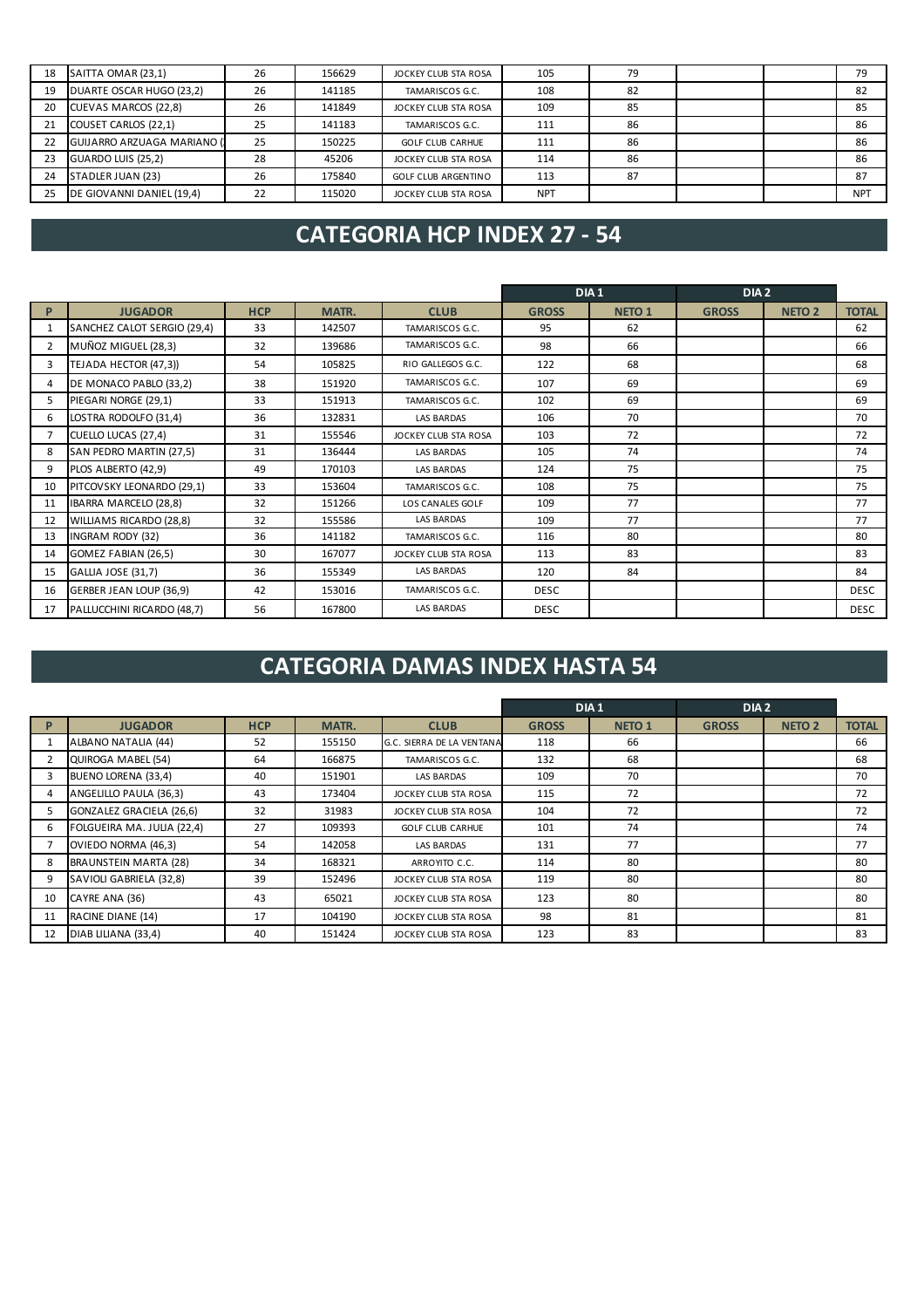#### **CATEGORIA SENIOR >65 AÑOS**

|                |                              |            |              |                         |                  | DIA <sub>1</sub> | DIA <sub>2</sub> |               |              |
|----------------|------------------------------|------------|--------------|-------------------------|------------------|------------------|------------------|---------------|--------------|
| P              | <b>JUGADOR</b>               | <b>HCP</b> | <b>MATR.</b> | <b>CLUB</b>             | <b>HCP JUEGO</b> | <b>NETO 1</b>    | <b>HCP JUEGO</b> | <b>NETO 2</b> | <b>TOTAL</b> |
|                | <b>BORTHIRY MIGUEL (20)</b>  | 22         | 136404       | JOCKEY CLUB STA ROSA    | 91               | 69               |                  |               | 69           |
| $\overline{2}$ | OLIVERA MANUEL (27,8)        | 32         | 134546       | TAMARISCOS G.C.         | 101              | 69               |                  |               | 69           |
| 3              | MORO ENRIQUE (18,6)          | 21         | 114604       | <b>GOLF CLUB CARHUE</b> | 91               | 70               |                  |               | 70           |
| 4              | PINNA DANIEL (24,8)          | 28         | 56045        | JOCKEY CLUB STA ROSA    | 98               | 70               |                  |               | 70           |
| 6              | ANA JULIO (23,6)             | 26         | 72207        | JOCKEY CLUB STA ROSA    | 96               | 70               |                  |               | 70           |
| 6              | <b>CONTI JOSE (36,1)</b>     | 41         | 166804       | PTO. MADRYN G.C.        | 111              | 70               |                  |               | 70           |
| $\overline{7}$ | OLGUIN RAMON (16)            | 18         | 62572        | JOCKEY CLUB STA ROSA    | 90               | 72               |                  |               | 72           |
| 8              | LIMA DE MELO EDUARDO (35,8)  | 41         | 170463       | PTO. MADRYN G.C.        | 113              | 72               |                  |               | 72           |
| 9              | DIAZ EDUARDO (20,6)          | 23         | 91857        | ARROYITO C.C.           | 97               | 74               |                  |               | 74           |
| 10             | ANDRADA DANIEL (26,8)        | 31         | 138571       | <b>LAS BARDAS</b>       | 105              | 74               |                  |               | 74           |
| 14             | OTAMENDI HUGO (31,3)         | 35         | 170522       | <b>GOLF CLUB CARHUE</b> | 112              | 77               |                  |               | 77           |
| 15             | SAN PEDRO DANIEL (38,9)      | 44         | 136443       | <b>LAS BARDAS</b>       | 121              | 77               |                  |               | 77           |
| 16             | MORENO LUCIO (19,9)          | 22         | 39032        | PAGO CHICO C.C.         | 100              | 78               |                  |               | 78           |
| 17             | CLARO MIGUEL (25)            | 28         | 125659       | ARROYITO C.C.           | 107              | 79               |                  |               | 79           |
| 18             | CROZZOLI SANTOS (33)         | 37         | 122345       | SANTA LUCIA G.C.        | 116              | 79               |                  |               | 79           |
| 19             | SANTOS PEDRO (25,5)          | 29         | 134843       | <b>LAS BARDAS</b>       | 109              | 80               |                  |               | 80           |
| 20             | OVEJERO ADOLFO (23,9)        | 27         | 140962       | <b>LAS BARDAS</b>       | 109              | 82               |                  |               | 82           |
| 21             | DORCAZBERRO GUILLERMO (11,8) | 13         | 81258        | PAGO CHICO C.C.         | 96               | 83               |                  |               | 83           |
| 22             | MANCUSO JOSE (32,7)          | 37         | 47170        | COMAHUE G.C.            | 125              | 88               |                  |               | 88           |

#### **INTERCLUBES**

#### **INTERCLUB: Equipos de 6 jugadores**

**Sistema de puntos (ejemplo cancha par 72): Si el equipo esta compuesto por 5 jugadores, se le otorgara 1 jugador "virtual" que sumara 6 puntos en cada vuelta (18 hoyos).**

**Vuelta bajo par: 1 punto (hasta 71 golpes).**

**Vuelta en par: 1,5 puntos (72 golpes).**

**Vuelta entre 1 y 4 golpes más que el par (de 73 a 76 golpes): 2 puntos.**

**Vuelta entre 5 y 8 golpes más que el par (de 76 a 80 golpes): 3 puntos.**

**Vuelta de 9 y más golpes que el par (de 81 y más): 4 puntos.**

**Desqualificación o NPT: 10 puntos**

| <b>EQUIPO Nº 1 SANTA ROSA</b> |        | $1°$ VTA | <b>Total</b> | 2°VTA | <b>Total</b> |   |  |
|-------------------------------|--------|----------|--------------|-------|--------------|---|--|
| OLIVA JUAN (18,8)             | 169307 | 1,5      |              |       |              | O |  |
| <b>BARDINI GABRIEL (17,6)</b> | 151422 |          |              |       |              |   |  |
| <b>OLGUIN RAMON (16)</b>      | 62572  | 1,5      |              |       |              |   |  |
| <b>BONA JUAN (20,6)</b>       | 142715 |          |              |       |              |   |  |
| <b>BORTHIRY MIGUEL (20)</b>   | 136404 |          |              |       |              |   |  |

| <b>EQUIPO Nº 7 SANTA ROSA</b>   |        | $1^\circ$ VTA | <b>Total</b> | 2°VTA | <b>Total</b> |     |  |
|---------------------------------|--------|---------------|--------------|-------|--------------|-----|--|
| <b>BARAYBAR MIGUEL (22)</b>     | 123897 | 1,5           | 7,5          |       |              | 7,5 |  |
| <b>ARCHUBI GUILLERMO (12,1)</b> | 83246  | 1,5           |              |       |              |     |  |
| PINNA DANIEL (24,8)             | 56045  |               |              |       |              |     |  |
| NEVARES ROBERTO (17,4)          | 106936 |               |              |       |              |     |  |
| <b>CUELLO LUCAS (27,4)</b>      | 155546 | 1,5           |              |       |              |     |  |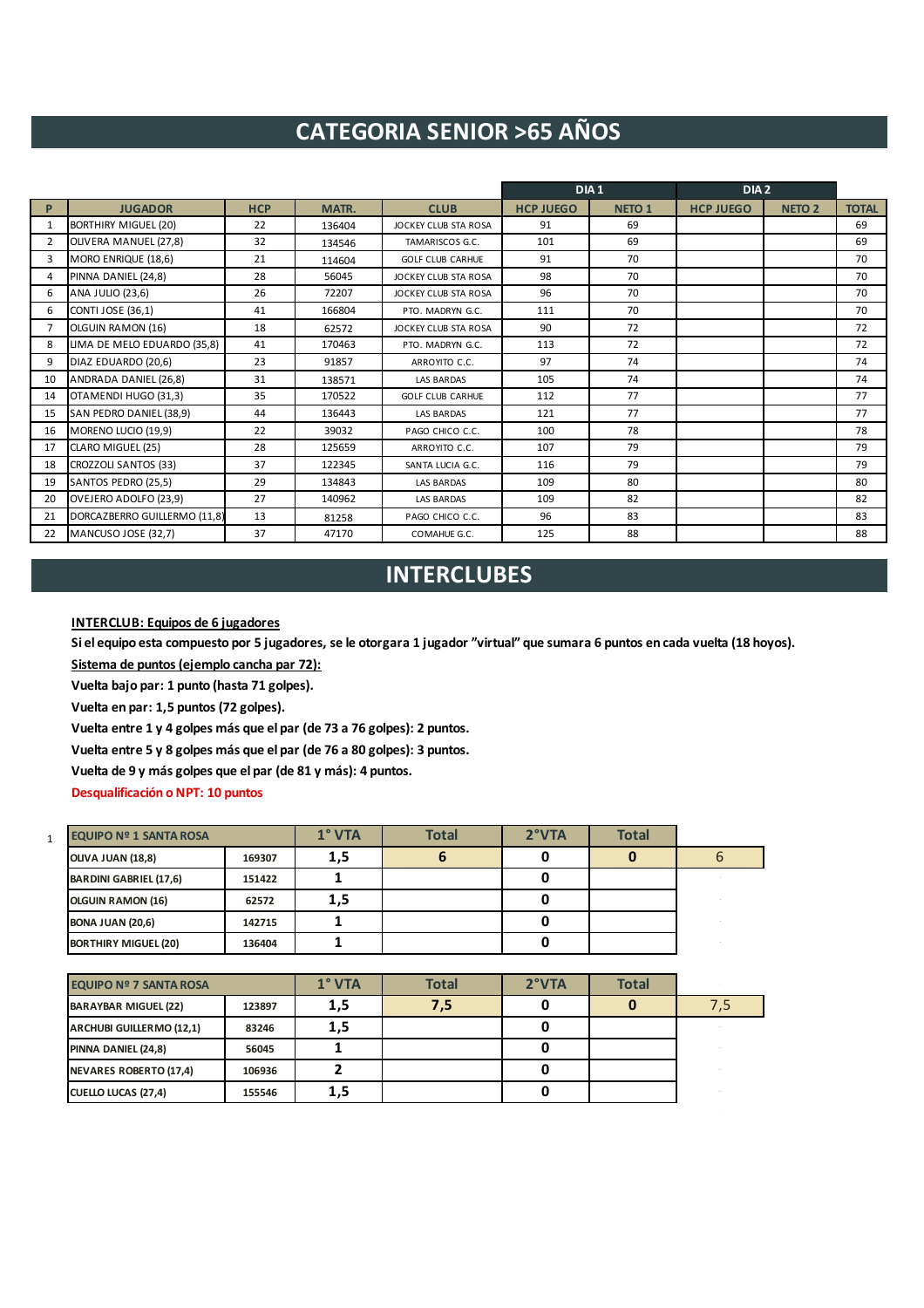| <b>EQUIPO Nº 1 TAMARISCOS</b>  |        | $1^{\circ}$ VTA | <b>Total</b> | 2°VTA | <b>Total</b> |  |
|--------------------------------|--------|-----------------|--------------|-------|--------------|--|
| <b>MARTINEZ ALBERTO (17,8)</b> | 138570 |                 |              |       |              |  |
| <b>HERNANDEZ ANGEL E. (26)</b> | 167802 |                 |              |       |              |  |
| <b>INGRAM RODY (32)</b>        | 141182 |                 |              |       |              |  |
| PITCOVSKY JONAS (13,5)         | 168425 |                 |              |       |              |  |
| SANCHEZ CALOT SERGIO (29,4)    | 142507 |                 |              |       |              |  |

| <b>EQUIPO Nº 3 LAS BARDAS</b>  |        | $1°$ VTA | <b>Total</b> | 2°VTA | <b>Total</b> |    |
|--------------------------------|--------|----------|--------------|-------|--------------|----|
| LOSTRA RODOLFO (31,4)          | 132831 |          | 10           |       |              | 10 |
| <b>MALVAREZ SANDRO (26)</b>    | 139691 |          |              |       |              |    |
| PLOS ALBERTO (42,9)            | 170103 |          |              |       |              |    |
| <b>WILIAMS ROBERTO (20,3)</b>  | 132830 |          |              |       |              |    |
| <b>WILLIAMS RICARDO (28,8)</b> | 155586 |          |              |       |              |    |

| <b>EQUIPO N° 2 ARROYITO</b>  |        | $1°$ VTA | <b>Total</b> | 2°VTA | <b>Total</b> |    |
|------------------------------|--------|----------|--------------|-------|--------------|----|
| D'ARCHIVIO GUSTAVO (14)      | 79713  |          | 11           |       |              | 11 |
| ZARZUR CARLOS (22,5)         | 96938  |          |              |       |              |    |
| MUÑOZ GONZALO (20,9)         | 127155 |          |              |       |              |    |
| DIAZ EDUARDO (20,6)          | 91857  |          |              |       |              |    |
| <b>BRAUNSTEIN MARTA (28)</b> | 168321 |          |              |       |              |    |

| <b>EQUIPO Nº 1 LAS BARDAS</b> |        | $1°$ VTA | <b>Total</b> | 2°VTA | <b>Total</b> |    |
|-------------------------------|--------|----------|--------------|-------|--------------|----|
| <b>ARAUJO JULIO (20,1)</b>    | 134180 |          | 12           |       |              | 12 |
| <b>BULACIOS RAUL (22,3)</b>   | 132955 |          |              |       |              |    |
| <b>GALLIA MAXIMO (22,3)</b>   | 138572 |          |              |       |              |    |
| OVEJERO ADOLFO (23,9)         | 140962 |          |              |       |              |    |
| SAN PEDRO MARTIN (27,5)       | 136444 |          |              |       |              |    |

| <b>EQUIPO N° 2 PAGO CHICO</b>  |       | $1^{\circ}$ VTA | <b>Total</b> | 2°VTA | <b>Total</b> |    |
|--------------------------------|-------|-----------------|--------------|-------|--------------|----|
| <b>MORENO LUCIO (19,9)</b>     | 39032 |                 | 12           |       |              | 12 |
| <b>VOGEL DANIEL (13,3)</b>     | 68529 |                 |              |       |              |    |
| JALLE JORGE (13,4)             | 64165 |                 |              |       |              |    |
| <b>GOROSITO GERARDO (14,1)</b> | 95948 |                 |              |       |              |    |
| <b>FRANCHINI CARLOS (16,6)</b> | 38793 |                 |              |       |              |    |

| <b>EQUIPO Nº 1 LOS CANALES</b> |        | $1^{\circ}$ VTA | <b>Total</b> | 2°VTA | <b>Total</b> |    |
|--------------------------------|--------|-----------------|--------------|-------|--------------|----|
| <b>SANCHEZ GUSTAVO (8,2)</b>   | 80708  |                 | 12           |       |              | 12 |
| ALONSO ADRIAN (22,1)           | 142781 |                 |              |       |              |    |
| OLGUIN PABLO (16,5)            | 141300 |                 |              |       |              |    |
| DE LA VEGA JOSE (4,6)          | 112610 |                 |              |       |              |    |
| <b>FURLOTTI ANDRES (17,7)</b>  | 108086 |                 |              |       |              |    |

| <b>EQUIPO Nº 2 TAMARISCOS</b> |        | $1°$ VTA | <b>Total</b> | 2°VTA | <b>Total</b> |    |
|-------------------------------|--------|----------|--------------|-------|--------------|----|
| <b>CASCO FEDERICO (18,5)</b>  | 139687 |          | 12           |       |              | 12 |
| MUÑOZ MIGUEL (28,3)           | 139686 |          |              |       |              |    |
| DUARTE OSCAR HUGO (23,2)      | 141185 |          |              |       |              |    |
| OLIVERA MANUEL (27,8)         | 134546 |          |              |       |              |    |
| <b>COUSET CARLOS (22,1)</b>   | 141183 |          |              |       |              |    |

| <b>EQUIPO N° 1 CARHUE</b>        |        | $1^{\circ}$ VTA | <b>Total</b> | 2°VTA | <b>Total</b> |    |
|----------------------------------|--------|-----------------|--------------|-------|--------------|----|
| <b>GUIJARRO ARZUAGA MARIANO</b>  | 150225 |                 | 12           |       |              | 12 |
| OTAMENDI HUGO (31,3)             | 170522 |                 |              |       |              |    |
| MORO ENRIQUE (18,6)              | 114604 |                 |              |       |              |    |
| FOLGUEIRA MA. JULIA (22,4)       | 109393 |                 |              |       |              |    |
| <b>BONSIGNORE ALBERTO (17,5)</b> | 109394 |                 |              |       |              |    |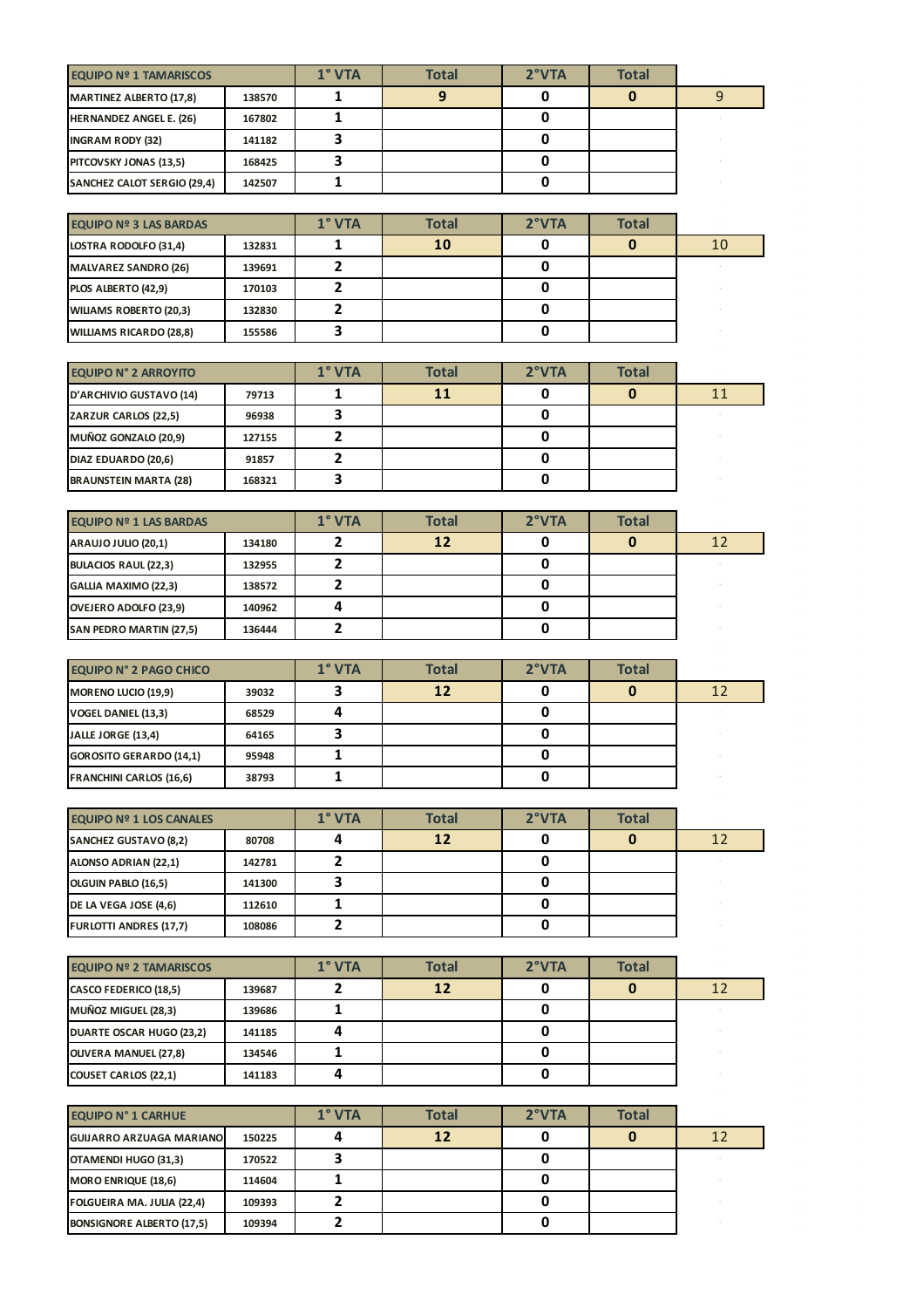| <b>EQUIPO Nº 2 LAS BARDAS</b> |        | $1°$ VTA | <b>Total</b> | 2°VTA | <b>Total</b> |    |
|-------------------------------|--------|----------|--------------|-------|--------------|----|
| <b>ANDRADA DANIEL (26,8)</b>  | 138571 |          | 13           |       |              | 13 |
| <b>BUENO LORENA (33,4)</b>    | 151901 |          |              |       |              |    |
| <b>GALLIA JOSE (31,7)</b>     | 155349 |          |              |       |              |    |
| OVEJERO HECTOR (19,1)         | 141207 |          |              |       |              |    |
| SANTOS PEDRO (25,5)           | 134843 |          |              |       |              |    |

| <b>EQUIPO Nº 2 SANTA ROSA</b>    |        | $1°$ VTA | <b>Total</b> | 2°VTA | <b>Total</b> |    |
|----------------------------------|--------|----------|--------------|-------|--------------|----|
| <b>CASCO DAVID (12)</b>          | 80570  |          | 13           |       |              | 13 |
| PENTREATH BENJAMIN (16,6)        | 78675  |          |              |       |              |    |
| ORTIZ EDUARDO (18,1)             | 63868  |          |              |       |              |    |
| <b>ANA JULIO (23,6)</b>          | 72207  |          |              |       |              |    |
| <b>CALANDRI SEBASTIAN (21,5)</b> | 131403 |          |              |       |              |    |

| <b>EQUIPO Nº 5 SANTA ROSA</b>     |        | $1^{\circ}$ VTA | <b>Total</b> | 2°VTA | <b>Total</b> |    |
|-----------------------------------|--------|-----------------|--------------|-------|--------------|----|
| REGALADO ALEJANDRO (20,4)         | 123894 |                 | 13           |       |              | 13 |
| <b>FICKS MARCELO (11)</b>         | 131401 |                 |              |       |              |    |
| <b>CONOVALOFF ADRIAN (15,1)</b>   | 139240 |                 |              |       |              |    |
| <b>MONTIGNI JULIO (17)</b>        | 123891 |                 |              |       |              |    |
| <b>WIGGENHAUSER WALTER (23,9)</b> | 167074 |                 |              |       |              |    |

| <b>EQUIPO N° 1 ARROYITO</b>        |        | $1^{\circ}$ VTA | <b>Total</b> | 2°VTA | <b>Total</b> |      |
|------------------------------------|--------|-----------------|--------------|-------|--------------|------|
| <b>GONZALEZ ALEJANDRO (17,8)</b>   | 108849 |                 | 13,5         |       |              | 13,5 |
| <b>GONZALEZ JUAN CARLOS (17,5)</b> | 110807 |                 |              |       |              |      |
| DI MAGGIO ANTONIO (17,4)           | 95021  | 1,5             |              |       |              | 1.11 |
| CASTAÑO PABLO (16,8)               | 126039 |                 |              |       |              | 1.11 |
| <b>CLARO MIGUEL (25)</b>           | 125659 |                 |              |       |              |      |

| <b>EQUIPO Nº 8 SANTA ROSA</b>   |        | $1^{\circ}$ VTA | <b>Total</b> | 2°VTA | <b>Total</b> |      |
|---------------------------------|--------|-----------------|--------------|-------|--------------|------|
| <b>RACINE DIANE (14)</b>        | 104190 |                 | 13,5         |       |              | 13,5 |
| DIAB LILIANA (33,4)             | 151424 |                 |              |       |              |      |
| <b>GONZALEZ GRACIELA (26,6)</b> | 31983  | 1,5             |              |       |              |      |
| SAVIOLI GABRIELA (32,8)         | 152496 |                 |              |       |              |      |
| <b>CEREZAL GERARDO (18,1)</b>   | 171266 |                 |              |       |              |      |

| <b>EQUIPO Nº 3 SANTA ROSA</b> |        | $1°$ VTA | <b>Total</b> | 2°VTA | <b>Total</b> |    |
|-------------------------------|--------|----------|--------------|-------|--------------|----|
| ORTIZ MOISES (6,8)            | 140939 |          | 14           |       |              | 14 |
| SINGH SERGIO (12,5)           | 127560 |          |              |       |              |    |
| VILLAR CARLOS (12,1)          | 167078 |          |              |       |              |    |
| ORTIZ DIEGO (11,1)            | 167075 |          |              |       |              |    |
| DICILVESTRI ROBERTO (13,2)    | 65670  |          |              |       |              |    |

| <b>EQUIPO Nº 4 SANTA ROSA</b>    |        | $1^{\circ}$ VTA | <b>Total</b> | 2°VTA | <b>Total</b> |    |
|----------------------------------|--------|-----------------|--------------|-------|--------------|----|
| <b>HERRERA EZEQUIEL (17,9)</b>   | 167080 |                 | 14           |       |              | 14 |
| <b>KEES DANIEL (15,3)</b>        | 153050 |                 |              |       |              |    |
| <b>GOMEZ PABLO (10)</b>          | 152493 |                 |              |       |              |    |
| <b>PAGELLA JUAN MANUEL (8,8)</b> | 135858 |                 |              |       |              |    |
| <b>FASCE JUAN PABLO (18,7)</b>   | 133071 |                 |              |       |              |    |